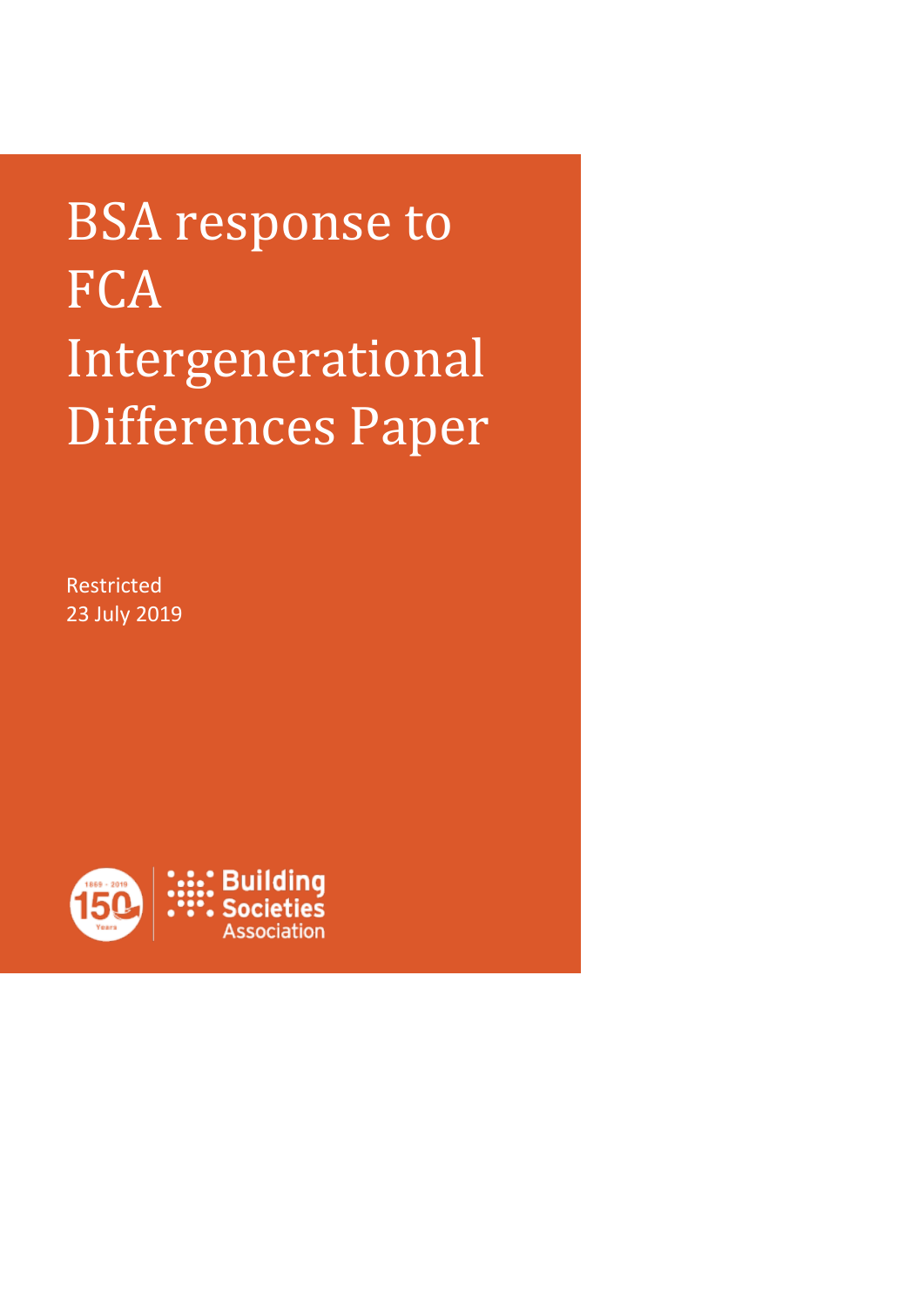# Introduction

 $\overline{a}$ 

The Building Societies Association (BSA) represents all 43 UK building societies, as well as 5 credit unions. Building societies have total assets of £415 billion and, together with their subsidiaries, hold residential mortgages of almost £330 billion, 23% of the total outstanding in the UK. They hold over £280 billion of retail deposits, accounting for 19% of all such deposits in the UK. Building societies account for 37% of all cash ISA balances. They employ approximately 42,500 full and part-time staff and operate through approximately 1,470 branches.

We welcome the opportunity to respond to the FCA's Intergenerational Differences paper. Our 2018 report *Building on the Bank of Mum and Dad* looked at these issues through the lens of housing and mortgage lending. While cash gifting remains the main route for older generations to help younger family members onto the housing ladder, product innovation in this market from building societies is already starting to increase the options beyond straight gifting. For example, 59% of building societies will accept a deposit from family members as security; 33% will accept a charge over the property of family members to ease affordability barriers and 10% offer family offset mortgages<sup>1</sup>.

87% of building societies think that the role of the Bank of Mum and Dad will increase either a little or a lot over the next 5-10 years<sup>2</sup>.

Building societies also offer a range of other options to help first-time buyers such as the Lifetime ISA, Help to Buy ISA, the Help to Buy equity loan, Right to Buy, high-LTV mortgages, and shared ownership.

## **Q1: Are there other factors driving changes in the consumer needs of different generations (in addition to those we have listed in Chapter 3 of this paper) that we should consider? What are these?**

Government tax policy is an important driver. Changes in inheritance tax will affect people's expectations and likely also their working age consumption choices. Tax relief changes on buy-to-let investments affect the purchasing dynamics between first-time buyers and landlords and the additional stamp duty on second homes has a similar effect. The stamp duty exemptions for first-time buyers may help some younger generations to meet the upfront costs of a house purchase, though it is likely house prices will adjust to reflect the changes.

Although mentioned later in the paper, Government housing policy is also important. For example, the National Audit Office's study of Help to Buy suggests that borrowers have been helped to purchase properties that are more expensive than they otherwise would have been able to afford. This may bring forward wealth accumulation, assuming house price inflation outstrips the interest paid on the equity loan.

## **Q2: Are there other ways in which the factors we have identified as driving changes influence how individuals from across different age groups build up and access wealth?**

The paper mentions Defined Contribution (DC) pension schemes in a number of places but does not note the net income effect of moving away from Defined Benefits (DB). Increasingly Generation X, and almost all Millennials, will have to make pension contributions out of pre-tax income to prepare for retirement. This can have an impact during their working life, for example in mortgage affordability calculations.

Pension freedoms could also have an effect on younger generations' wealth once they reach retirement as the longevity and market risk is effectively transferred onto the retiree if they opt for drawdown. This can also make

<sup>1</sup> Building on BOMAD,<https://www.bsa.org.uk/BSA/files/da/da1a7288-7755-43db-9a5d-69687ef84416.pdf>  $2$  Ibid.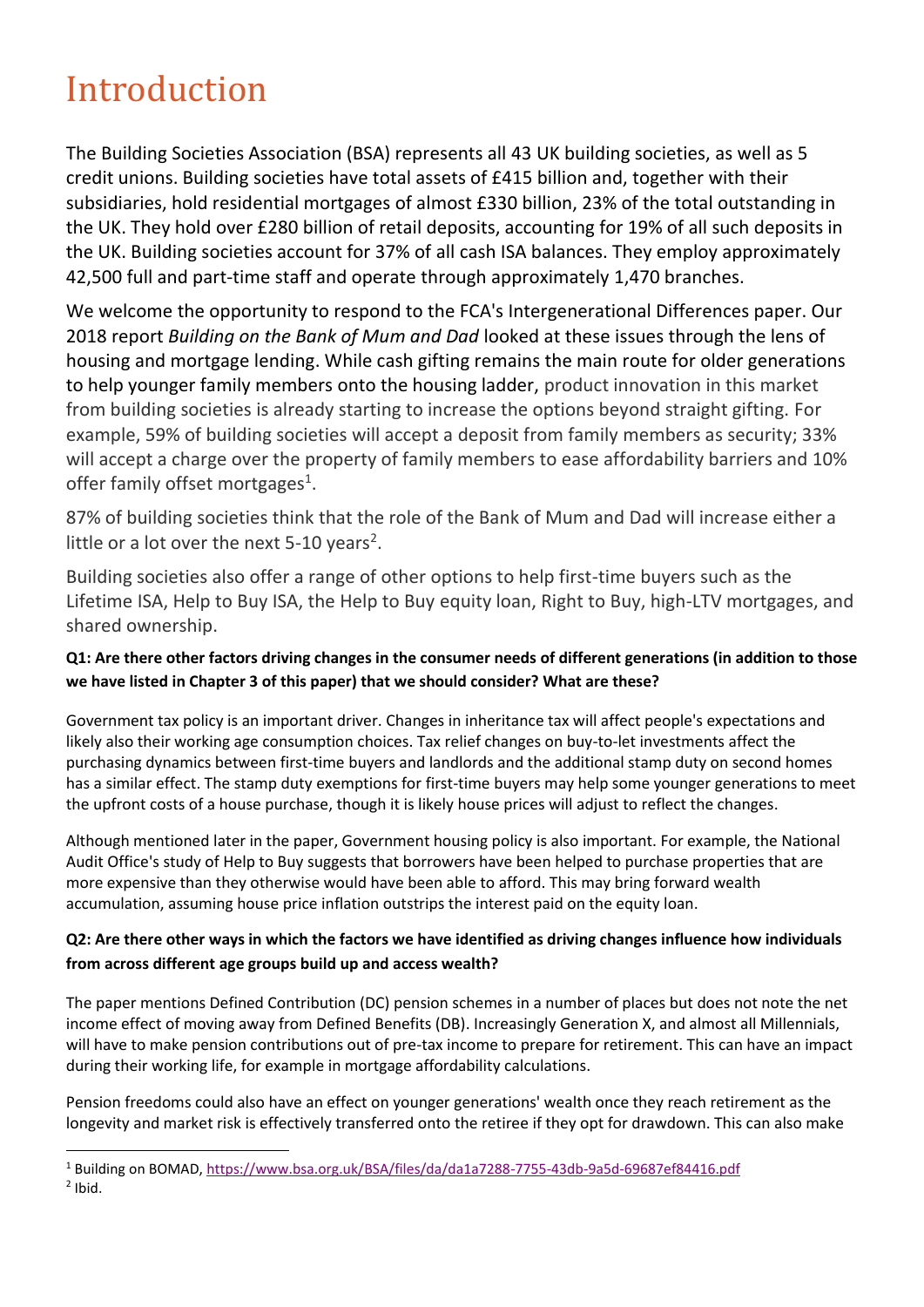mortgage lending into retirement more complicated as lenders have to make a judgement as to how much income is sustainable, whereas with DB or an annuity the borrower has a safe income for life. This may also affect people's ability to access retirement interest-only mortgage products later in life due to the more stringent affordability test.

Perhaps the main driver of intergenerational inequality is the ability of different generations to accumulate housing wealth. A clear majority of the general public, on average 70% across all age groups, see getting on to the housing ladder as one of the biggest problems the UK faces, according to BSA research<sup>3</sup>. Research by the British Social Attitudes Survey has shown that 86% of the public would prefer to buy a home<sup>4</sup> than any other housing option.

Our 2017 report with the International Longevity Centre UK projected that generational inequality is likely to get worse. People over age 65 currently own around £1.5 trillion in housing wealth – accounting for 39% of selfreported housing wealth in the country. By 2030, it is projected that this will have more than doubled to £3.3 trillion – 58% of all housing wealth.

Similarly this older age group is also likely to account for a rising quantity and share of total mortgage debt. The over 65s currently hold around £20.1 billion of mortgage debt which accounts for roughly 2% of total selfreported mortgage debt. By 2030, it is projected that this will have doubled to £39.9 billion – approximately 4% of mortgage debt. For the 20-29 age group it is projected that mortgage debt could halve – likely due to the difficulties younger generations face in meeting deposit requirements<sup>5</sup>. This is played out in the English Housing Survey, where there have been more outright owners than households owning with a mortgage since 2013-14.

#### **Q3: To what extent are financial services providers currently meeting the changing needs across different age groups?**

The latest Legal and General survey found that the Bank of Mum and Dad (BOMAD) will help borrowers to purchase nearly £70bn worth of property this year. Given the challenges of affordability in the housing market, around a third of first-time buyers now expect a contribution to their deposit from a parent or other family member. The English Housing Survey shows that 39% of recent first-time buyers sourced some or all of the deposit for their house purchase from a gift or loan from family or friends in 2017/18<sup>6</sup>, up from 29% in 2005/06 and 22% in 1995/96.

Building societies have introduced a range of innovative products to ease these deposit requirements, such as Family Offset, Family Assist and Joint Borrower Sole Proprietor mortgages. We find that awareness of such products – among consumers and even mortgage brokers where the products are more niche - tends to be low and we would welcome exploring ways in which we could work with the FCA to increase understanding of the range of options available, potentially through the training regime for mortgage advisers.

It is clear that while there are clearly differences between generations, we should be aware that there is also inequality within generations. The English Housing Survey found that 64% of first-time buyers in 2017/18 were in the upper two income quartiles. This is up from 56% in 2016/17, though slightly down from 65% in 2015/16.

In producing our *Building on the Bank of Mum and Dad* report, building societies were keenly aware that by facilitating wealthier parents and grandparents to help younger generations onto the housing ladder, this would likely perpetuate inequalities within generations. While there is no easy solution, our report did note that building societies are historically strong in shared ownership and Right to Buy which tend to be aimed at lower income families. More recent Government schemes such as Help to Buy have been assessed as tending to help wealthier cohorts, as touched upon earlier in this response.

 $\overline{a}$ 

<sup>6</sup> [https://assets.publishing.service.gov.uk/government/uploads/system/uploads/attachment\\_data/file/774820/2017-](https://assets.publishing.service.gov.uk/government/uploads/system/uploads/attachment_data/file/774820/2017-18_EHS_Headline_Report.pdf) [18\\_EHS\\_Headline\\_Report.pdf](https://assets.publishing.service.gov.uk/government/uploads/system/uploads/attachment_data/file/774820/2017-18_EHS_Headline_Report.pdf)

<sup>&</sup>lt;sup>3</sup> Building on BOMAD

<sup>4</sup> <http://natcen.ac.uk/our-research/research/public-attitudes-to-housing-in-england/>

<sup>&</sup>lt;sup>5</sup> Lengthening the ladder, <u>https://www.bsa.org.uk/BSA/files/d5/d528dd2a-54eb-4831-aebb-e5e1dc1b7c13.pdf</u>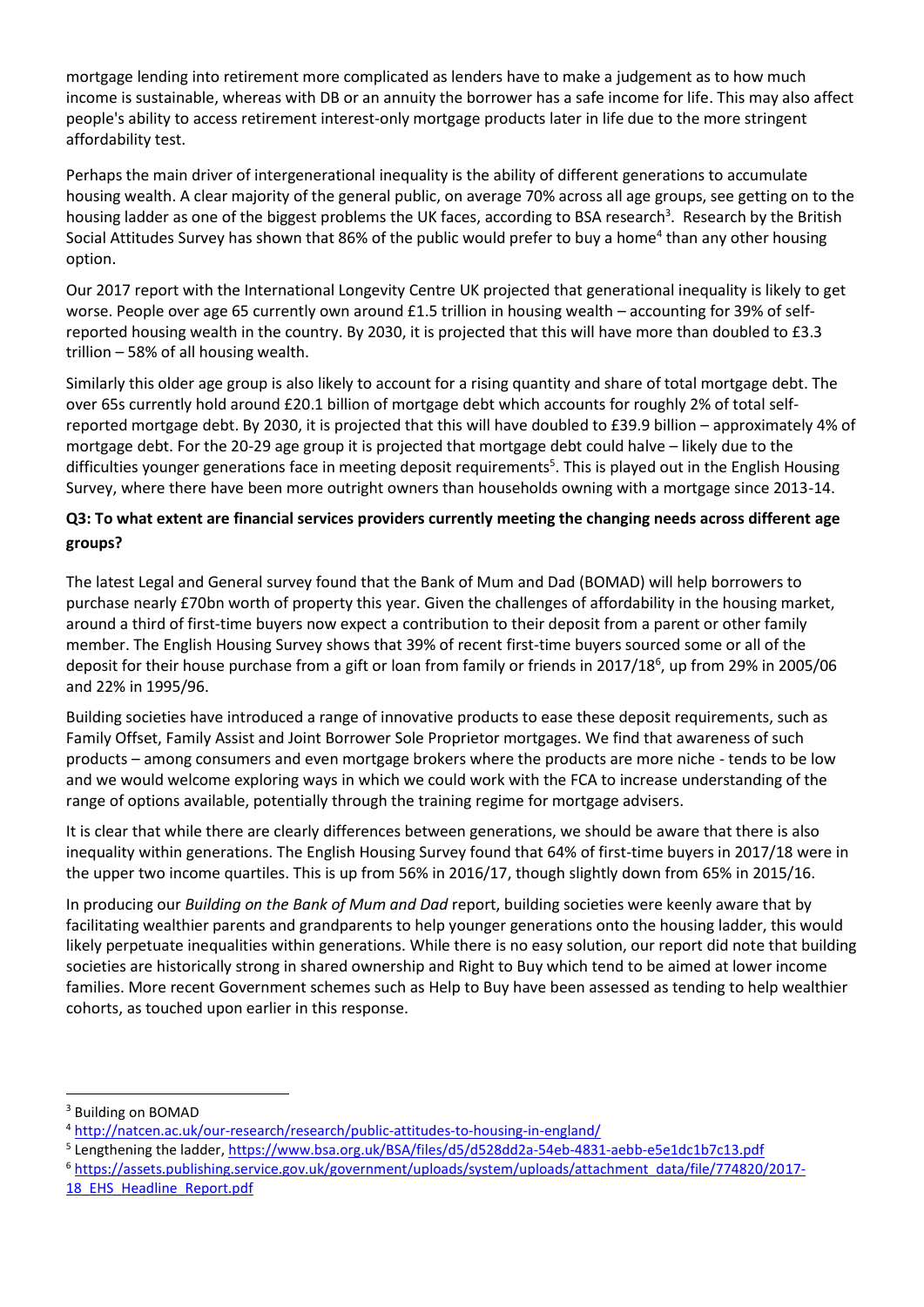While a number of building societies take part in the Help to Buy equity loan scheme, it is notable that none signed up to the guarantee scheme, as there is a history of building societies lending at high LTVs with mortgage indemnity insurance.

On the other side of the balance sheet, building societies hold approximately 3 million children's savings accounts, including being major providers of Cash Junior ISAs and Child Trust Funds. Building societies consider developing a savings habit core to their organisational purpose, and often support this with financial education provision in partnership with local schools.

Three building societies offer Cash Lifetime ISAs, and 14 offer the Help to Buy ISA. Others have offered their own products that incentivise saving towards the deposit for house purchase such as variations of First Home Saver accounts. One society is a trialling a scheme called 'Rent to Home' where first-time buyers can rent a flat from the society and if they are in a position to buy a home within 1 to 3 years the society will return 70% of the rent as a contribution to their deposit.

**Q4: Are there any barriers (including FCA regulatory barriers or barriers to competition) that are adversely affecting access to, and use of, financial products that would meet new and changing consumer needs? Are these affecting particular age groups? If so, in what way? How should we address these while ensuring consumers still receive an appropriate degree of protection.** 

Where mortgage lending is concerned, regulation does put some barriers in the way of helping first-time buyers in ways that would appear sensible. For example, we believe guarantor mortgages should be more prevalent in the market than they currently are. Product Sales Data for building societies shows the severe lack of guarantor mortgages, with only 55 true guarantor mortgages for first-time buyers agreed over the course of 2018. This is out of over 115,000 first time-buyer mortgages in the data, though this may not count loans from some smaller building societies.

Feedback from members suggests that the requirement to conduct an affordability assessment on the guarantor for the full amount of the mortgage means that many guarantors fail the test. In reality, calling on the guarantor would almost always be a temporary measure, such as when the borrower has lost their job and needs help to pay the mortgage while finding a new one. In practice it is incredibly unlikely that a guarantor would ever be called upon to make the full mortgage repayments.

Similarly, low-start mortgages and part-interest part-repayment mortgages were more prevalent in the past as tools to help first-time buyers with expectations of future income increases, but are no longer viable products due to the requirement to only include current income in the affordability assessment.

**Q6: Is there any market or firm behaviour that causes or may cause potential harm to consumers? For example, is industry failing to recognise varying needs of consumers from different age groups and as a consequence, of this:** 

**a: offering products which may be unsuitable to certain age groups** 

**b: excluding, discriminating against, or failing to advance equal opportunity between certain age groups for no legitimate and objectively justifiable commercial reason (or where the reason is potentially legitimate but the approach is not proportionate)** 

#### **c: otherwise treating certain age groups unfairly?**

Since 2015 it has been a strategic priority for the BSA to ensure that older borrowers are not locked out of the mortgage market and that they have sufficient choice for borrowing into or in retirement. The FCA will be aware that all 43 building societies reviewed age limits in their mortgage lending policies. 34 building societies will now lend into or beyond a borrower's 80s, with 16 having no age limit and focusing solely on affordability.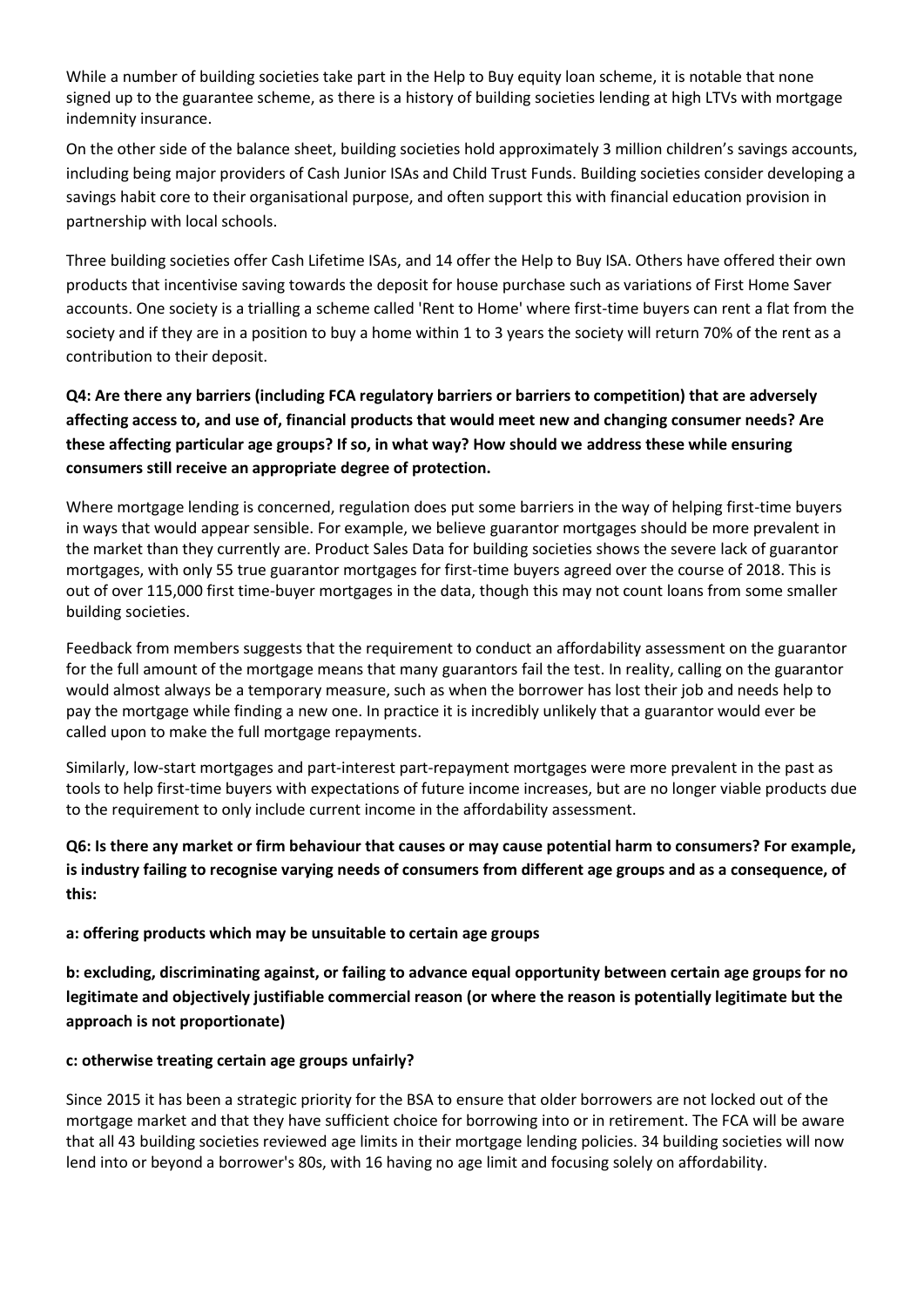Since early 2018, when the FCA brought retirement interest-only (RI0) mortgages into MCOB, 17 building societies have brought RIO mortgage products to market, with others continuing to develop a proposition.

Borrowers may want to borrow into retirement for a number of reasons, whether to refinance an interest-only mortgage, fund a house-move or improvements, or access equity. One of the main drivers for accessing equity is to help younger family members onto the housing ladder.

### **Q7: Are there areas related to intergenerational issues which fall more appropriately to Government or another public body, but in which, in accordance with our objectives, we can play a role? If so, which ones and in what way?**

Prudential regulation has an effect on the business case for offering some mortgages which might help first-time buyers onto the housing ladder with the help of family. For example, a family assist mortgage, which is 100% LTV but requires a 20% collateral charge or money to be placed in a savings account with the lender, are in effect equivalent risk to an 80% LTV mortgage. However, building societies are required to hold capital as if it were true 100% LTV lending which makes it more costly to offer these products.